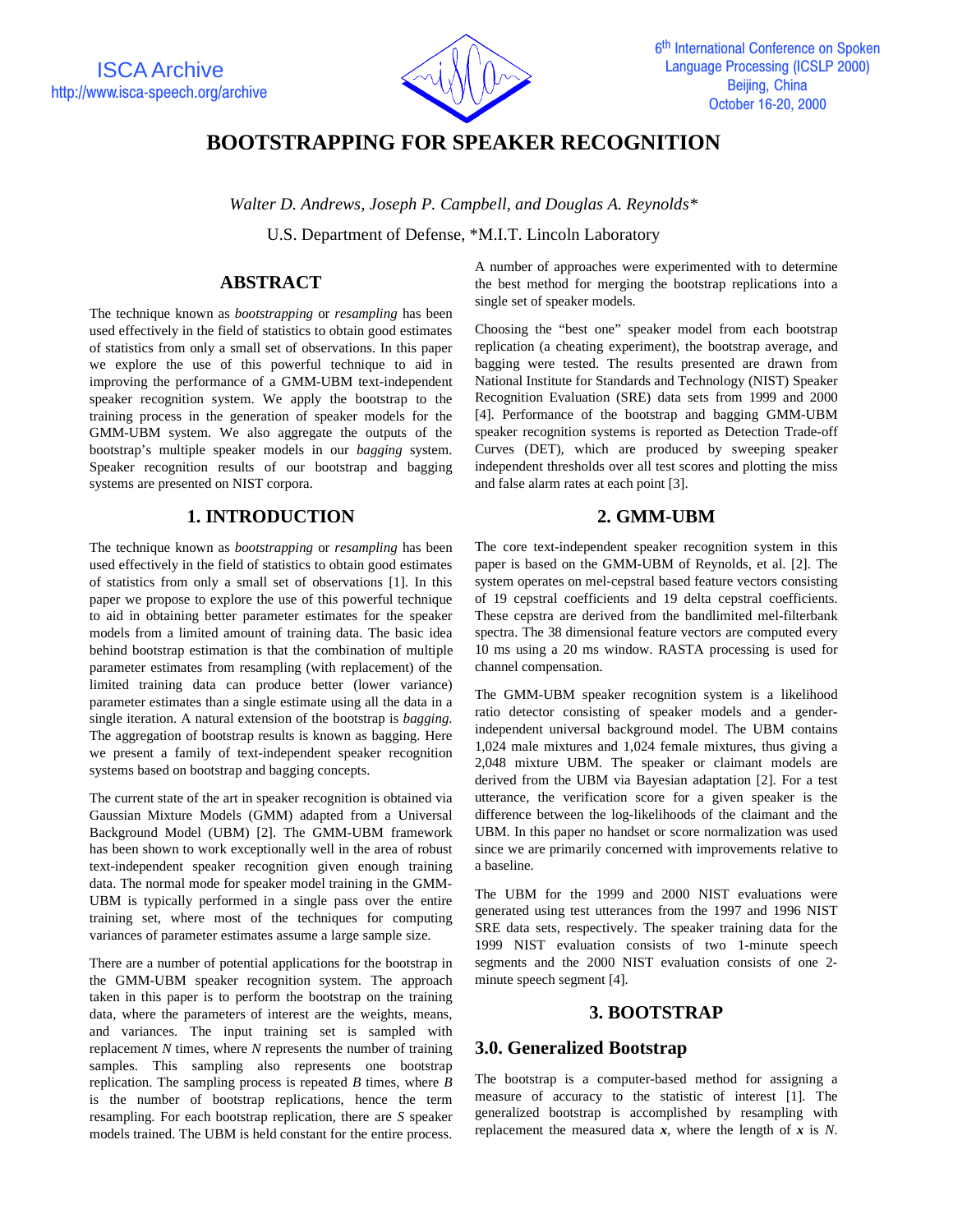Each of the samples in the measured data set  $x$  have equal weighting 1/*N*. This resampling process produces the bootstrap samples *x\**, which are also of length *N*. Some of the samples in *x* will not be represented by *x\** and other samples will appear more than once. This general bootstrap process is shown in Figure 1.

The typical number of bootstraps *B* has been reported to be between  $50 - 200$  [1]. After the resampling process, the statistic of choice is computed for each bootstrap, thus producing the bootstrap statistic *v*. This statistic is used in a number of applications, e.g., the bootstrap standard error for calculating confidence intervals [1], threshold selection for signal detection algorithms, and clustering.



Figure 1. Generalized Bootstrap

#### **3.1. Bagging**

Bagging is an acronym for "bootstrap and aggregating" [5]. Here we use bagging to generate multiple versions of a classifier and aggregating them to obtain a single classification result. Multiple versions of the classifier are obtained via the bootstrap described in Figure 1, thus the bootstrap portion of bagging. Breiman showed that bagging can provide an improvement given an unstable classifier (small perturbations in the training data cause large changes in the constructed classifier) [5]. This result allows the bootstrap classifiers to be combined into a single, more powerful classifier. Bagging has been successfully demonstrated on a basic vector quantization (VQ) classifier for speaker recognition operating on the closed-set TIMIT corpus [6].

#### **4. EXPERIMENTS**

#### **4.0. Baseline System**

The baseline system in this paper is a GMM-UBM, which uses all of the training data provided by the 1999 and 2000 NIST SREs unless stated otherwise [7,8]. For the "cheating" experiment described in section 4.1, a subset of speaker models were trained and tested from the 1999 NIST SRE data set. The speaker models in the cheating experiment were trained using mean-only adaptation.

For the bootstrap experiment, all the speaker models in the 2000 NIST SRE data set were trained and tested. Again the speaker models were trained using mean-only adaptation.

The bagging experiment used a subset of speakers from the 2000 NIST SRE data set. All the training data was used to train the subset of speaker models. The speaker models were trained by adapting the weights, means, and variances.

### **4.1. "Cheating" System**

The first experiment was the "cheating" approach. Given *B* bootstrap models, choose the best model for each speaker with respect to equal error rate (EER). In this experiment,  $B = 50$ . The block diagram of the "cheating" system is shown in Figure 2. The "cheating" experiment was performed on the 1999 NIST SRE data set on a subset of speakers (40 female and 35 male).



Figure 2. "Cheating" System

The speaker training data for the 1999 NIST evaluation is supplied in two 1-minute segments. For the purpose of the bootstrap, the speaker training data is split into 12 contiguous 10-seond segments totaling approximately 120 seconds. The resampling is then performed on the segmented training data.

The baseline (reference) system uses the two 1-minute cuts for mean-only adaptation for generating the speaker models. A second system, which validates the speaker training data segmentation process, is referred to as the segmented baseline. The segmented baseline system uses all of the segmented data for speaker model training. It in effect uses the same data for speaker model training as the baseline system, except the data is presented to the training algorithm in a segmented fashion. The third system is developed by "cheating." The *B* bootstrap models for each speaker are scored individually on the test set. The bootstrap speaker model with the lowest EER,  $\tilde{s}$ , is selected to represent a particular speaker in the cheating system via

$$
\widetilde{s} = \arg\min\!\left(\text{EER}\!\left[s_{_{m,b}}^{*}\right]\!\right),
$$

where *m* is the speaker, 1….*M*, and *b* is the bootstrap, 1…*B*. This selection process is performed for all possible speakers. The DET curves for these systems are provided in Figure 3.

The solid line represents the baseline system and the dotted line represents the segmented baseline system. Note the similarity of the baseline system compared to the segmented baseline system. This suggests that the segmentation of the speaker training data into smaller segments is not detrimental to the speaker model training process. The dashed line represents the cheating system.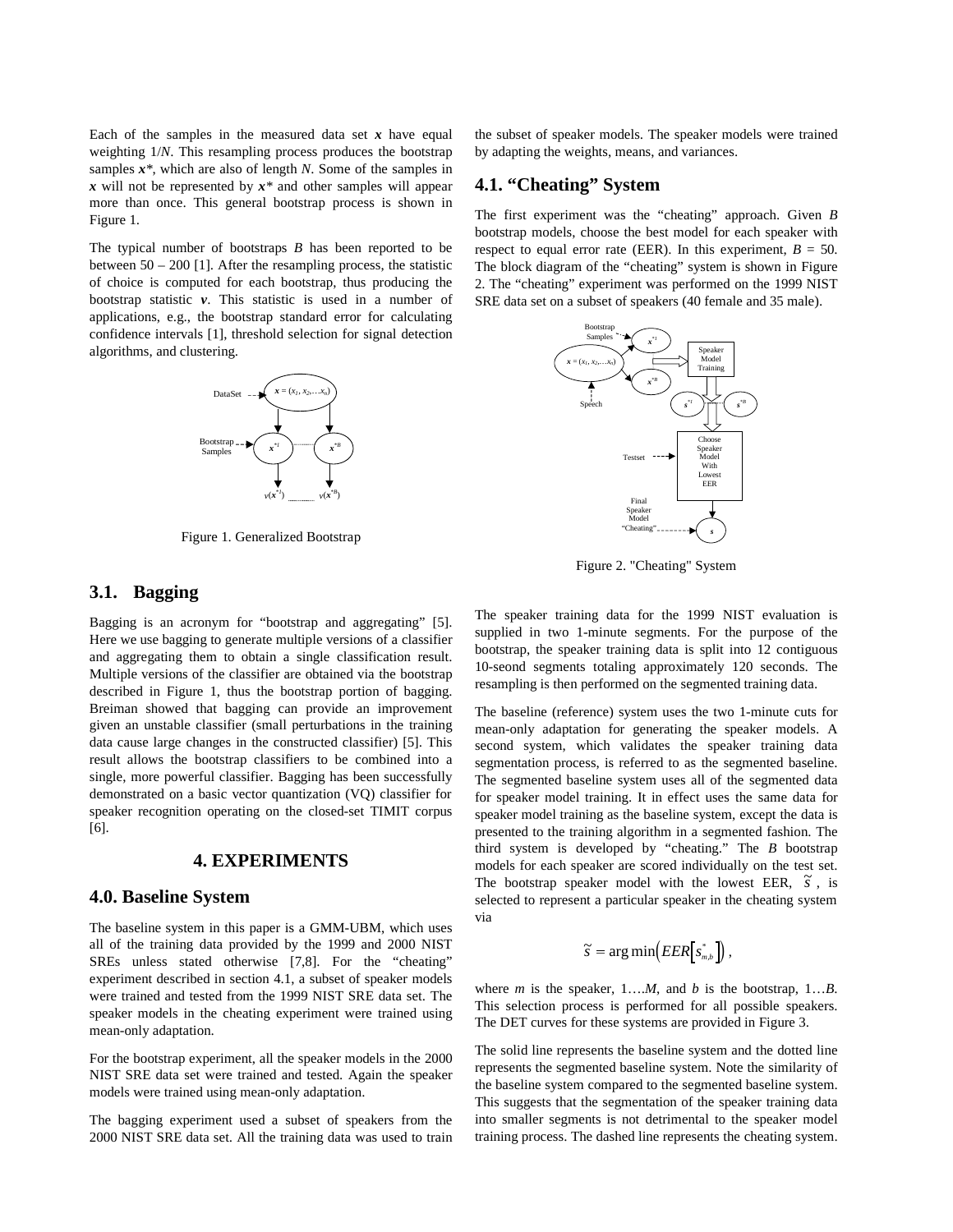It is obvious from Figure 3 that a better set of speaker models may exist, but the essential question is "How do we select these better speaker models without cheating?" One approach, discussed next, is using the statistical technique referred to as bootstrap or resampling.



Figure 3. DET Curve for "Cheating" Experiment

#### **4.2. Bootstrap Results**

This experiment concentrated on techniques for combining the bootstrap speaker models. This experiment trained speaker models on the entire speaker set and tested the speaker models as specified in the 2000 NIST SRE plan [4]. The speaker training data was supplied as one 2-minute segment. As in the cheating experiment, the baseline speaker models are trained using the single 2-minute segments while the segmented baseline speaker models are trained using segmented data as described in section 4.1. The bootstrap system for this experiment is shown in Figure 4.



Figure 4. Bootstrap System

For this experiment, 10 and 21 bootstrap models were generated per speaker with the 10 included with the 21. These models were combined using a simple averaging function. This was reasonable given that the speaker models were generated using mean-only adaptation. The average model is generated by computing the sample mean over each of the gaussians in the bootstrap speaker models via

$$
\overline{S}_g = \frac{1}{B} \sum_{b=1}^B s_{g,b}^*,
$$

where *g* represents the number of gaussians in the speaker model; which for this experiment  $g = 1...2,048$ , the same size as the UBM. This averaging is computed for both the 10 and 21 bootstrap models.

Figure 5 shows the baseline, segmented baseline, and a number of individual bootstrap systems (not averaged). The individual bootstrap systems each performed worse than the baseline and segmented baseline, as expected. The interesting aspect of Figure 5 is the close clustering of the individual bootstrap systems' DET curves.



Figure 5. Baseline versus Individual Bootstraps

Figure 6 shows the result of the averaging process for 10 and 21 bootstrap speaker models. As expected, the averaged bootstrap systems performed better than the individual bootstrap systems. Although the bootstrap systems did not perform any better than the baselines. The median of the bootstrap models was also tried and it yielded nearly identical performance to the averaged bootstrap. The disappointing result in all these cases is that the bootstrap systems converged to the baseline, thus showing no improvement over the baseline system.

#### **4.3. Bagging Results**

The natural extension of the bootstrap is to apply the bagging procedure. This experiment used the bootstrap system (except the bootstrap models were not combined into a single speaker model set) where the scores of the bootstrap systems were combined to form a single score. A subset of speakers (35 female and 27 male) from the NIST 2000 SRE data set were trained and tested. The general block diagram is shown in Figure 7. The scores from the bootstrap system can be represented in a score matrix where the first index identifies the bootstrap and the second index identifies the speaker.



Figure 6. Baselines versus Bootstrap Averages